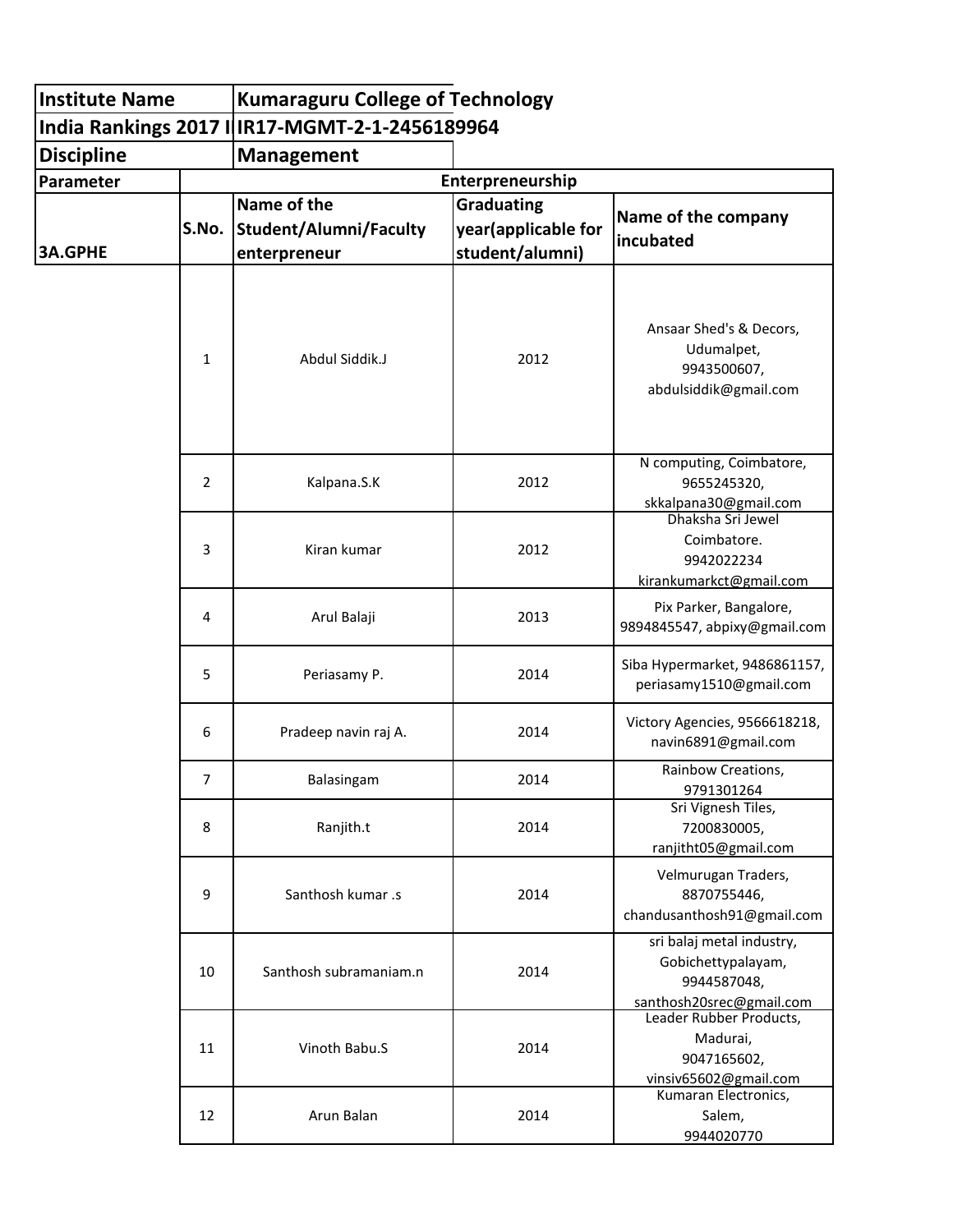| 13 | Sowdeeswaran         | 2014 | Sowdamgi Mordern Rice Mill,<br>Dindugal, 9566512270,<br>eswaranmaddy@gmail.com            |
|----|----------------------|------|-------------------------------------------------------------------------------------------|
| 14 | Chandravel           | 2014 | Viram Murugan Soap Shop,<br>Madurai, 9790768686,<br>chandravel.pazhanikumar@gmail<br>.com |
| 15 | Dinesh M             | 2014 | MK Fashions, 9894592921,<br>mkfashionss@gmail.com                                         |
| 16 | Vishnu M Nambiar     | 2014 | Monster Fitness Studio, Tripur,<br>Chennai, Apparel Global, Tripur,<br>feelgood.in        |
| 17 | KANAGARAJ ABINESH B. | 2015 | Ganapathy Stores, Coimbatore,<br>9600886255,<br>kanagarajabinesh03@gmail.com              |
| 18 | RAJESH A.            | 2015 | Lotus Tex, Coimbatore,<br>8883303383,<br>rajeshyoyo@gmail.com                             |
| 19 | Sharatambal          | 2015 | Onnidrops, Coimbatore,<br>9750279747,<br>sharataselvam@gmail.com                          |
| 20 | PAVITHRA DEVI B.     | 2015 | Silk Thread Jewellery,<br>Coimbatore, 9047029918,<br>devipavithra462@gmail.com            |
| 21 | Siva Bala Murugan    | 2015 | Sir Muthu Krishnan Agencies,<br>9790093532,<br>sivabalamurugan@gmail.com                  |
| 22 | Pon Sravanan         | 2015 | Matheswara Textiles,<br>Avinashi, 9940707199,<br>ponsaravanan5589@gmail.com               |
| 23 | Prathip S            | 2015 | SHT Building and Constructions,<br>Salem,<br>9965061000.<br>prathip3225@gmail.com         |
| 24 | Sathiyan             | 2015 | Sri Palani Aandavar and Co,<br>9688820240,<br>sathyansss@yahoo.co.in                      |
| 25 | PadmaPriya SKS       | 2015 | Valarmathy Hatchery,<br>9965565659,<br>padmashanmugam@gmail.com                           |
| 26 | Selva Kumar          | 2016 | Muhurtham Event management,<br>Coimbatore, 8012125702,<br>selvagct@gmail.com              |
| 27 | Manoj kumar V        | 2016 | Sri Annalakshmi Catering,<br>Coimbatore, 8098060980,<br>vmanojkumark@gmail.com            |